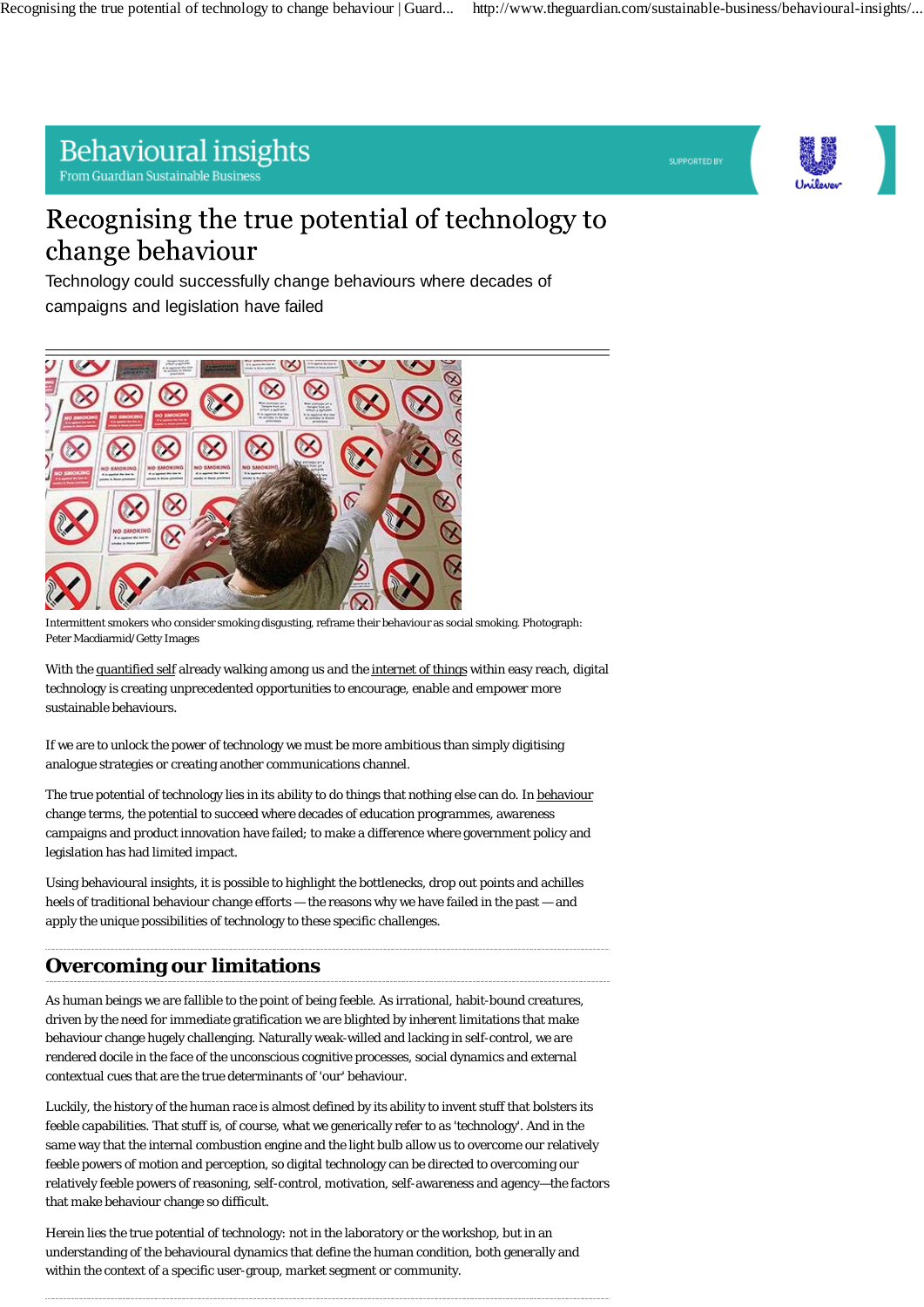#### **Maintaining behaviour change momentum**

Human beings are inherently lazy and self-consciously changing our behaviours requires great effort and energy. As such, the initiation of a change effort might be relatively easy to trigger, but the maintenance and consolidation of that change is where the real challenge lies.

Technology has immense and unique potential to make an impact in this area. Gamification can make otherwise tedious efforts enjoyable and less cognitively taxing. Social media can amplify social comparison and norming effects or amplify the effectiveness of public commitments.

Quantified feedback is a highly effective motivational trigger. Tangible progress serves as positive reinforcement that generates further motivation, supports the maintenance of new behaviours and allows new habits to form.

By definition, computers are designed to process large amounts of data and have the capacity to analyse, visualise and communicate that data in highly engaging ways. In combination with goal setting, feedback can be made highly specific and personal and considerably more effective as a result.

For example, counting the number of unsmoked cigarettes and comparing that to, for example, a component of the car you will buy with the money you save after quitting for six months is considerably more effective than simply noting the amount of unsmoked cigarettes or even the amount of money saved.

#### **The intention/action gap**

Due to our relatively limited cognitive capacity, our memories are prone to error. In a behaviour change context this can be aggravated by a tendency to accidentally-on-purpose forget things in order to avoid exerting effort. In other circumstances we allow habits to hound good intentions out of conscious awareness and default to routine behaviours.

Timely, context-sensitive reminders to, for instance, grab your gym kit as you leave for work or pack the re-usable carrier bags into the car before a shopping trip would help overcome these cognitive slips.

Emotion has a central role in human decision-making and behaviour. Unfortunately, our behaviour change intentions tend to be driven by our more rational psychological components and can be very easily subverted by the more powerful, less rational emotional ones.

Technology has a huge potential for positive impact in this context as a form of 'self-binding'—a mechanism that ties you to rational intentions in the face of emotional interference.

The concept of self-binding originated in Greek mythology with the story of Odysseus and the Sirens. Knowing in advance that his rationality would be subverted by the siren song, and that he would perish as a result, Odysseus ordered his men to bind him to the ship's mast as a pre-emptive measure.

Sailing past the Sirens, his inability to yield to the seductive song triggered a bout of temporary insanity, but the self-bind implemented his rational intentions nonetheless. This is perhaps one of the clearest expositions, and most effective solutions, to the perennial challenge presented by the intention-action gap.

Bereft of any emotion, technology can be relied up to echo, remind, reinforce and (in some cases) enforce the intentions that you made when in a fully rational state.

In the context of sexual health, where high jinx and alcohol is often the primary cause of unprotected sexual encounters, self-made reminders can be timed to coincide with the time of night that you are most vulnerable to temptation.

#### **Lying to ourselves**

Cognitive dissonance represents one of the more powerful behaviour change mechanisms we have at our disposal. Cognitive dissonance is the psychological tension that results when our behaviour contradicts our opinions, attitudes or values. This tension is highly uncomfortable and only dissolved when one or other of the components changes and harmony between the components is restored.

However, as human beings we are highly adept at lying to ourselves and, in particular, twisting our interpretation of reality to fit our attitudes and opinions and therefore avoiding cognitive dissonance.

So for instance, light and intermittent smokers diffuse the cognitive dissonance caused by the fact that they smoke - yet consider smoking disgusting - by reframing their behaviour as social smoking.